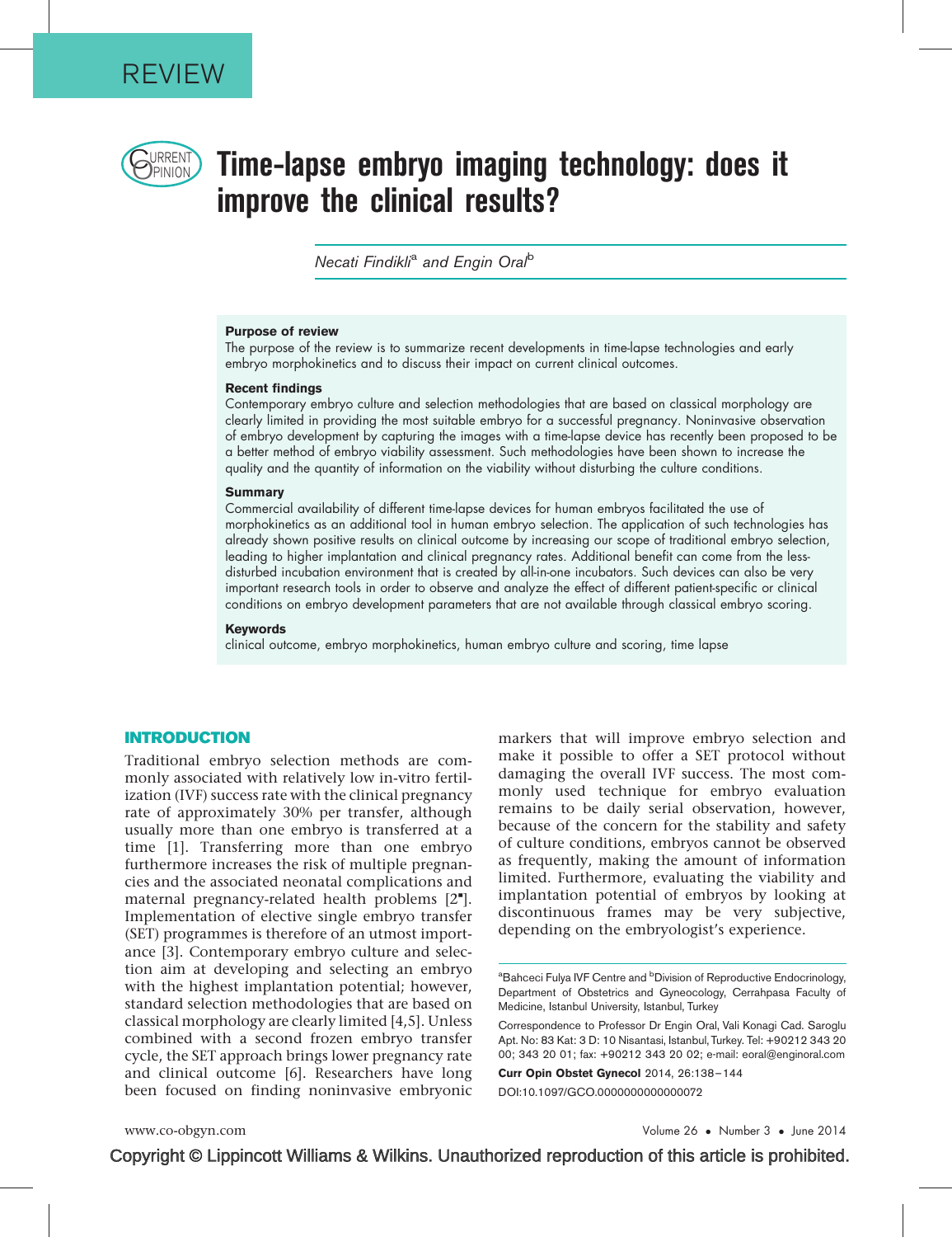## KEY POINTS

- Commercial availability of time-lapse devices for human embryos facilitated the use of morphokinetics as an additional valuable tool in human embryo selection.
- Currently, dynamic and morphological assessment of human embryo evaluation can consist of numerous parameters, most of which had not previously been possible to be evaluated by static culture.
- Interobserver and intraobserver variability in evaluations as well as scoring in the time-lapse embryo culture are reported to be extremely consistent and reproducible compared with static embryo culture and assessment.
- Although current results indicate positive clinical impact of time-lapse embryo culture and assessment of early embryo morphokinetics, more studies are needed in order to document and validate the true benefits of such technological advances on contemporary ART research and clinical practices.

Noninvasive observation of embryo development by capturing the images with a time-lapse device has recently been proposed to be a better method of embryo viability assessment. Such methodologies have been shown to increase the quality and the quantity of information on the viability without disturbing the culture conditions  $[7^{\bullet}, 8]$  $[7^{\bullet}, 8]$ . Although serial imaging of a developing cell or organism is not a new concept, the commercial availability of time-lapse devices or all-in-one incubators for human embryos facilitated the use of morphokinetics as an additional tool in human embryo selection in recent years. That is, detailed timing of each event during the course of embryo development can be a very important parameter in selecting the single embryo with the highest developmental capability in the cohort, provided that the assessment is well tolerated and does not cause any alterations in the embryo culture system [\[8,9\].](#page-5-0)

In order to evaluate a potential impact of any invasive or noninvasive marker or a parameter on clinical efficiency, it is very important to set the correct and valid main outcome measures or endpoints. In other words, predicting blastocyst formation potential *per se* may not be an adequate endpoint for implantation because endometrial receptivity is also an independent and important parameter for a successful implantation. In this review, we aimed at summarizing and discussing the recent developments in early embryo morphokinetics, their impact on classical embryo selection and viability assessment, and finally, the possible benefits on clinical outcome.

## STUDIES ON EARLY EMBRYO DEVELOPMENT AND THE EMERGENCE OF EMBRYO MORPHOKINETICS

Since the first human IVF applications, embryo viability has been one of the key factors that are associated with successful clinical outcome [\[10\]](#page-6-0). Many studies have so far addressed single or cumulative time points in order to evaluate the best embryo with the highest implantation potential. Although early studies initially focused on fertilization and early cleavage stages, later, with the advent of blastocyst culture, scientists or embryologists have worked on identifying noninvasive markers that are associated with the morphologies during morula/blastocyst stages as well [\[11–17\].](#page-6-0) However, since extending culture beyond the early cleavage stage can possess a risk of changes in culture conditions, a general solution for embryo viability assessment was to decrease the number of observations while maintaining the information as maximum as possible. For this reason, dealing with qualitative variables that give ideas about the presence or absence (early cleavage, fragmentation, compaction, etc.) rather than the time when these morphological changes occur has been widely accepted as a standard evaluation protocol worldwide.

During the last decade, improvements in image technology, advances in cell biology, and the implementation of digital video recording systems in microscopy have created the basis of today's human time-lapse embryo culture systems and have led to the complete change in the concept of human embryo culture. Historically, time-lapse embryo monitoring systems can be categorized according to their design and utilization into three groups. In the first group, an incubator environment is built around a commercially available microscope. In the second group, a specially designed time-lapse microscope system is placed in a standard incubator, and in the third group, a device with specially designed incubation and built-in microscope systems is generated, creating an all-in-one time-lapse incubation system  $[18, 19, 20$ <sup>\*\*</sup>[,21,22\]](#page-6-0).

It is important to note that the science of current time-lapse embryo culture is based on more than four decades of research in either animal or human embryos [\[23–33\].](#page-6-0) In 1997, Payne and colleagues [\[23\]](#page-6-0) documented the use of time-lapse techniques in order to observe the initial events during fertilization in 38 human oocytes, and they then correlated these events with the day 3 embryo development. Ten years after this work, Mio and Maeda [\[24\]](#page-6-0) extended the analysis period to blastocyst stage. They [\[24\]](#page-6-0) characterized the morphokinetic events from fertilization to hatching blastocyst stage for 286 human embryos. In the same year, Lemmen and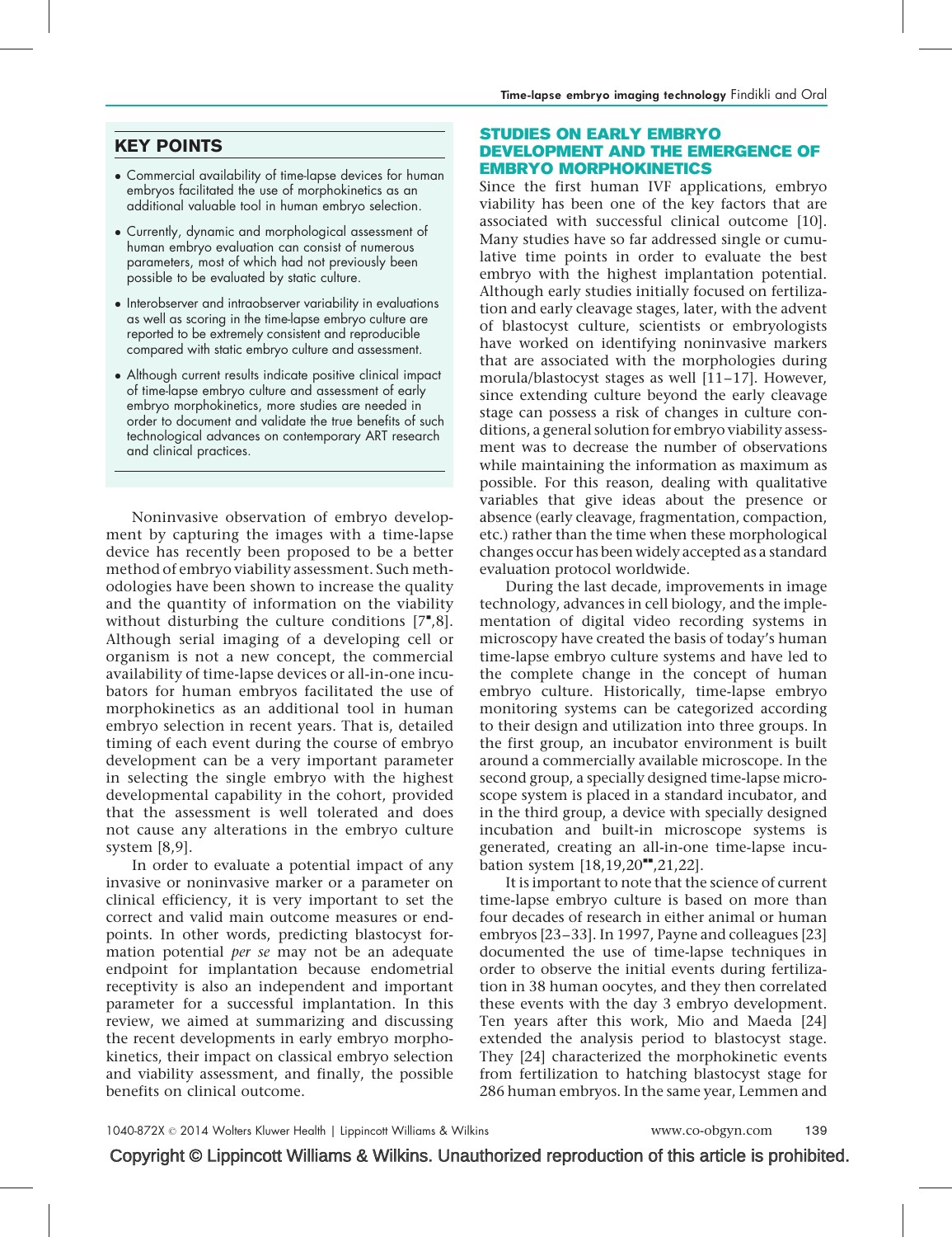colleagues [\[28\]](#page-6-0) analyzed the events that occur during the first day of the development after fertilization of 102 zygotes by using a microscope with an enclosed camera system. They found a link between the early disappearance of pronuclei after fertilization, early first cleavage, and many blastomeres on day 2 of the development. This group was the first to report a link between pronucleus disappearance/ early cleavage and embryo developmental potential as well as extend the analysis of interaction to include pregnancy rate. This link has recently been investigated and confirmed in human embryos on live birth outcome [\[34\]](#page-6-0). These first time-lapse studies have expanded our knowledge regarding the time courses and events during early embryo development by establishing early morphokinetics on human embryos; however, the use of cumulative measurement and customized algorithms in clinical embryo selection had to wait until the last decade.

## THE USE OF MORPHOKINETICS IN CLINICAL EMBRYO SELECTION

Despite numerous novel gamete or embryo selection methodologies (invasive or noninvasive) having been reported in the contemporary literature, morphological evaluation of human embryos is still the most valid approach in assisted reproductive technology (ART) treatments. Classical observation of oocytes/embryos under an inverted microscope can, on the other hand, only measure or observe embryo development statically, giving a momentary information about cell number, cytoplasmic status, and embryo quality [\[18\]](#page-6-0). Such evaluations also create significant bias or observer-dependent subjective grading among embryologists as well as among different clinics. Such characteristics may in fact limit the probability of selecting the most viable embryo(s) for transfer during static culture. Time-lapse monitoring systems have therefore created considerable positive impact on contemporary embryo selection and culture methodologies by minimizing such variations and optimizing the culture environment.

Currently, human time-lapse incubation and analysis systems are evolving through finding new morphokinetic markers or signs that can significantly reflect the developmental potential of embryos and help the embryologist to select/deselect them during treatment such as direct cleavage from one-cell stage to three-cell stage or two-cell stage to five-cell stage [\[35\],](#page-6-0) and searching for a possible and universal mathematical algorithm that can be simultaneously calculated and used to select/ deselect the embryos in an automated manner. Although they differ in the nature of the embryo analysis, microscopy settings, and the time intervals

between observations, two very recent studies have suggested the use of novel algorithms to predict embryo viability based on early morphokinetic variables that are measured with time-lapse systems  $[20$ <sup>\*\*</sup>[,36\].](#page-6-0) Wong *et al.*  $[20$ <sup>\*\*</sup>[\]](#page-6-0) analyzed 242 frozen/ thawed zygotes with time-lapse imaging in order to identify predictive parameters that are important in the successful development of a blastocyst. They have also investigated differential molecular parameters and gene expression between normal and abnormal embryo cleavage rates. According to their results, they proposed an algorithm that is based on the duration of the first cleavage, duration of the two-cell stage (time interval between the first and the second mitotic division), and the duration of the three-cell stage (time interval between the second and the third mitosis) are very important for embryonic viability toward blastocyst stage. In another report, Meseguer et al. [\[36\]](#page-6-0) included in the analyses 247 embryos, which were clinically used and transferred on day 3. These are the cases in which the number of gestational sacs matched the number of transferred embryos and the cases with no pregnancy result (either 100% or 0% implantation). Consistent with the findings of Wong et al.,  $[20$ <sup>\*\*</sup>[\]](#page-6-0) they found the time interval between the first and second mitotic division, and the time interval between second set of cleavage divisions were identified as predictive markers for viability. Meseguer et al. [\[36\]](#page-6-0) also identified a third parameter, the time span between intracytoplasmic sperm injection and five cell embryo formation, t5, and they concluded that t5 is the strongest marker in their predictive model. In addition to cleavage durations, Meseguer and colleagues [\[7](#page-5-0)"[\]](#page-5-0) also identified direct cleavage from one to three blastomeres, multinucleation at the four-cell stage, and uneven blastomere size at the two-cell stage as negative factors associated with the embryo viability and implantation. Currently, dynamic and morphological assessment of human embryo evaluation can consist of numerous parameters, most of which had not previously been possible to be evaluated by static culture (Fig. 1). Compared to the high variations in embryo evaluation and grading among different embryologists during static embryo morphological assessments, interobserver and intraobserver variability in evaluations as well as scoring in the time-lapse embryo culture are reported to be extremely consistent and reproducible [\[37\].](#page-6-0)

## EMBRYO MORPHOKINETICS AND CLINICAL OUTCOME

After these two groundbreaking research studies were published, other researchers subsequently

140 www.co-obgyn.com Volume 26 Number 3 June 2014

Copyright © Lippincott Williams & Wilkins. Unauthorized reproduction of this article is prohibited.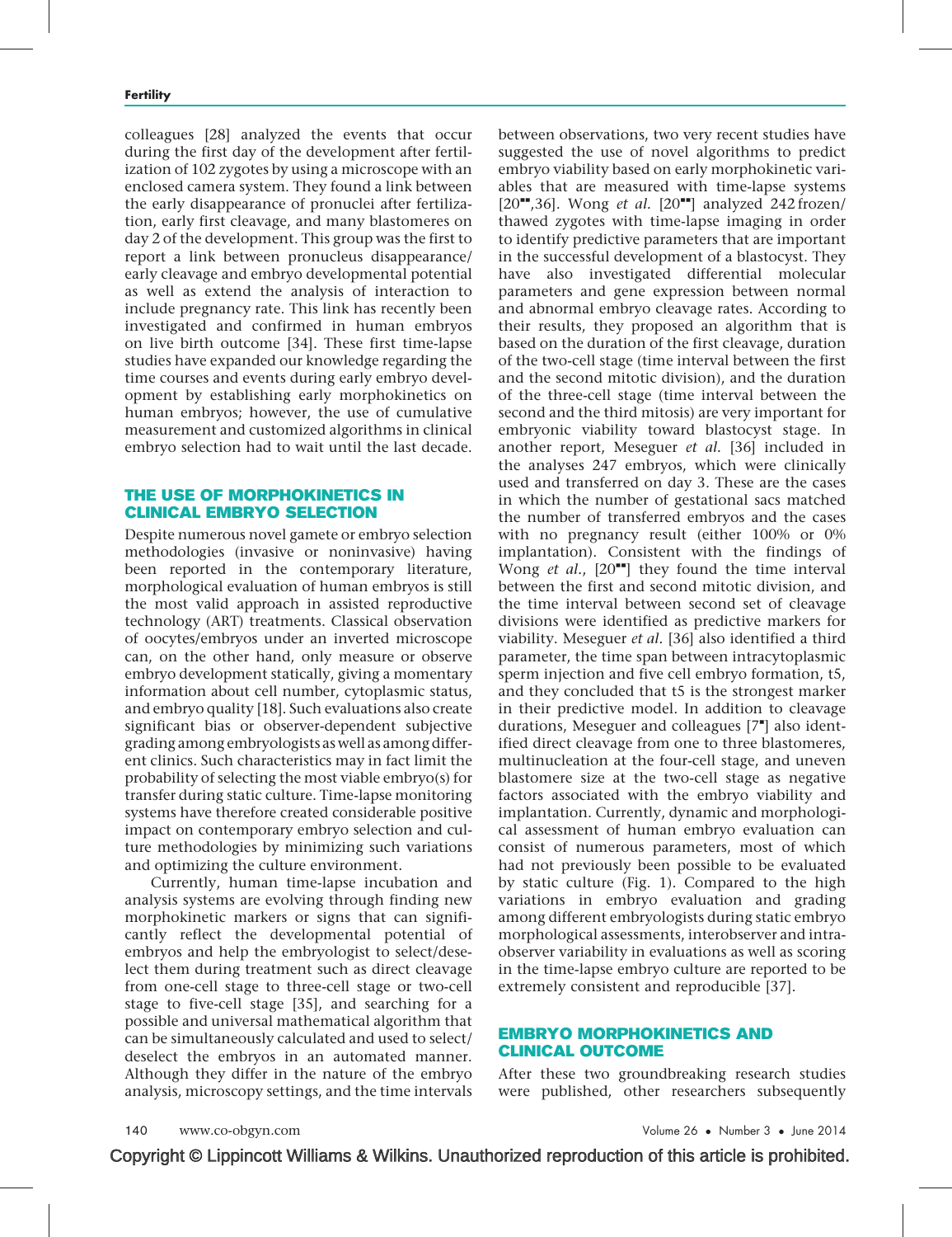

FIGURE 1. General parameters that are used in morphokinetic scoring of human embryos and their definitions. PN, pronucleus.

published articles investigating different embryo culture and development parameters and their effects on early morphokinetics and clinical outcome. Although recent studies are mainly focused on the possible benefits on the clinical outcome, time-lapse morphokinetics and related applications are also very valuable as clinical research tools. The technology has been increasingly used to delineate the mechanisms that were once unknown such as block to polyspermy [\[38\]](#page-6-0).

By using a morphokinetics system and algorithm based on Wong et al., Conaghan and colleagues [\[39\]](#page-6-0) have utilized the computer-automated system as a way to improve the conventional embryo selection and found that the use of embryo morphokinetics can significantly predict the blastocyst development potential and inclusion of such systems in classical embryo selection can improve the outcome. By using a different time-lapse device, Hashimoto and colleagues [\[40\]](#page-6-0) also found that there is a link between the timing of the early embryo cell divisions and the probability of the development of embryos into blastocyst stage. Likewise, Dal Canto and colleagues [\[41\]](#page-6-0) have reported that there is a significant correlation with early cleavage time points and blastocyst development, expansion, and implantation. Regarding embryo selection, a multicenter study also showed that direct cleavage of zygotes from one to three or five cells is a strong negative marker for implantation [\[35\].](#page-6-0) The technology has also recently been used to delineate the effect of different insemination methods, culture settings, and embryo culture media compositions [\[42–45\].](#page-6-0) Ciray and colleagues [\[42\]](#page-6-0) suggested that until the five-cell stage, embryos that are cultured in a single media have faster development compared to sequential culture media. However, this does not translate into overall improved clinical success rates and a more recent work on culture media failed to show any statistical differences in embryo morphokinetics in an oocyte donation programme [\[45\].](#page-6-0)

Compared to modular and/or computer-automated time-lapse systems, systems that are composed of customized incubators with built-in cameras have also been proposed to bring additional advantages in conventional laboratory and clinical settings. Because such devices work as isolated incubators and have specific gas and humidification systems, besides advantages on embryo selection, they are also expected to protect the embryos from the external environment and minimize the stress. In a recent multicenter study, Meseguer and colleagues [\[22\]](#page-6-0) analyzed the effect of such systems on embryo viability and showed that a commercially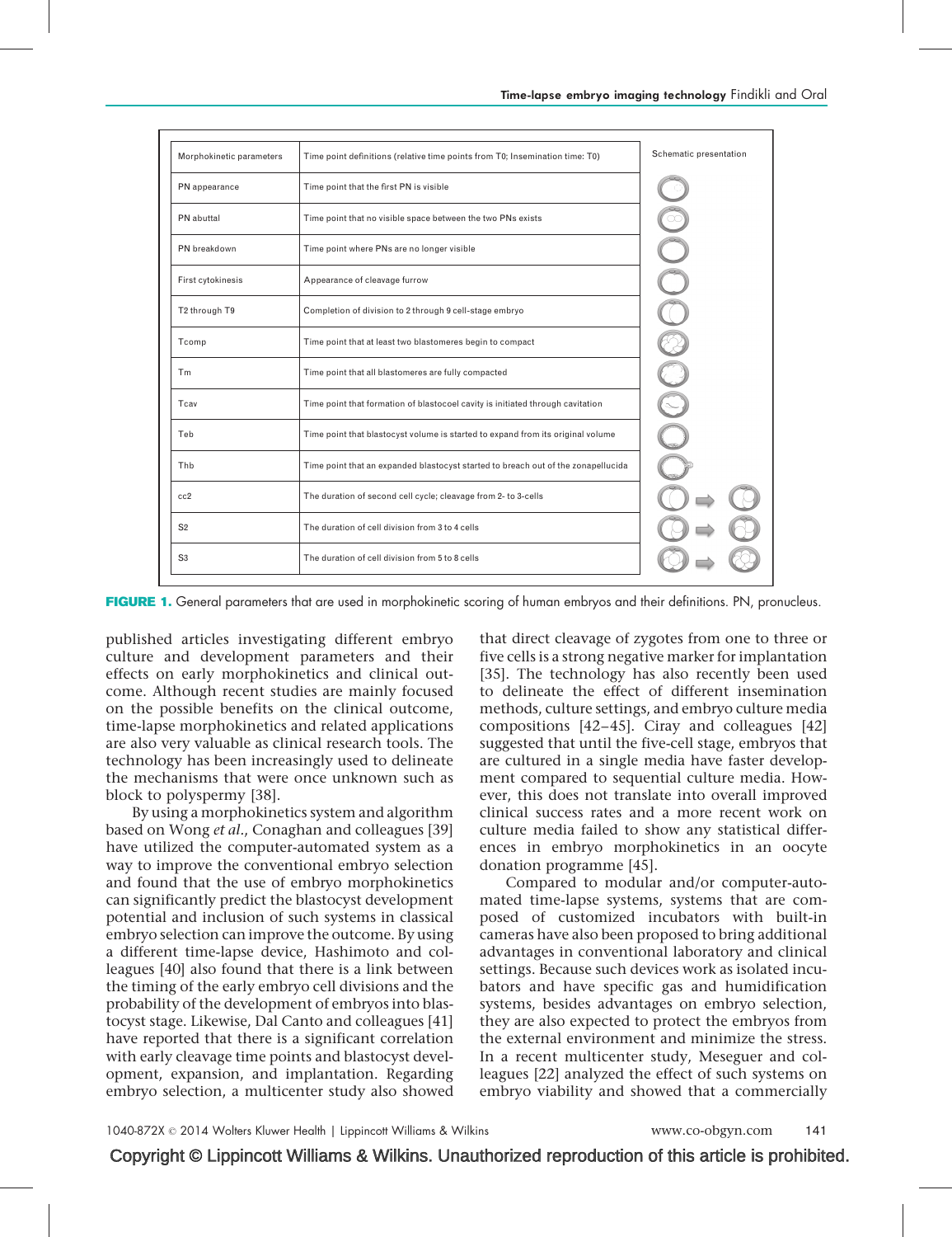available time-lapse incubator system gives superior pregnancy and implantation rates compared to standard incubators. In this comparison, the probability of achieving clinical pregnancy was  $+20.1\%$ per oocyte retrieval and  $+15.7\%$  per embryo transfer. However, the significance of the effect and the benefit seem to vary among different IVF laboratories, implying that embryo culture conditions and the quality of the external laboratory environment can have significant effect on clinical outcome and such devices or systems can be very beneficial on poorer laboratory or clinical environments.

Hypothetically, an optimized culture and embryo selection environment would standardize the embryo development and any other confounding factors can be traced on embryos cultured in time-lapse incubators. Starting from this idea, Munoz and colleagues [\[46,47\]](#page-6-0) retrospectively examined the influence on key clinical parameters such as E2 concentration, dose of gonadotrophins, GnRH analog used, and the ovulation-triggering agent used during ovarian stimulations in an oocyte donation programme. Results from this study suggested that the type of the gonadotrophin did not seem to affect the embryo kinetics; however, the dose of the gonadotrophins, E2 concentration, the type of GnRH analog, or ovulation triggering agent used in the treatment protocols influence the timing of the analyzed variables. Analysis of embryos that are cultured under time-lapse conditions from obese and nonobese patients has also recently shown that female obesity does not affect the dynamic embryo quality [\[48\].](#page-6-0) Likewise, the effect of female smoking on early human embryo development has been studied using time-lapse systems in 135 patients and a significant impairment of smoking on early development and pregnancy rates has been documented [\[49\].](#page-6-0)

Such studies are important not only to indicate the effects of clinical variables on embryo development but also to explain outcome differences in studies that are designed to evaluate a possible correlation between different groups studied. For example, in a recent study, Campbell and colleagues [\[50\]](#page-6-0) have retrospectively evaluated morphokinetics and preimplantation genetic diagnosis data that were obtained after day 5 trophectoderm biopsy and small nucleotide polymorphism or array comparative genomic hybridization analysis in order to understand whether there exist morphokinetic differences among chromosomally normal and abnormal embryos. It is a well-known fact that one of the main causes of early embryo losses and decreased viability is aneuploidy  $[51$ <sup> $H$ </sup>. Based on their results, they have established a prediction model that can be utilized in order to predict the

aneuploidy level of a developing embryo [\[50,52\].](#page-6-0) Although there is clearly a need for improvement and should be weighed with caution, such approaches are very important and may play a significant role in the embryo selection/deselection process for the automated systems to be developed in the near future [\[53,54](#page-6-0)"[,55\].](#page-6-0)

As mentioned above, our knowledge on the effects of external parameters such as embryo culture media, stimulation protocols, incubator conditions, as well as embryo handling techniques on the embryo viability is increasing. However, the effect and long-term consequences of in-vitro culture conditions on molecular pathways as well as early fetal growth parameters (i.e. imprinting), the risk of preterm congenital or birth malformations, are still largely unknown [\[56,57\]](#page-6-0). Time-lapse incubation systems and morphokinetics-included embryo selection methodologies will be expected to potentially shed light on these areas as well.

## LIMITATIONS OF THE CURRENT TIME-LAPSE TECHNOLOGIES

Although the technology quickly gained an important place in contemporary ART applications, technological improvements as well as development of efficient algorithms for selecting the most viable embryos are far from being ideal at the moment. One of the main drawbacks of the current time-lapse systems is that their embryo culture components do not allow rotation of embryos, making visual observation difficult. This is especially important when there is an overlapping of blastomeres or high levels of cytoplasmic fragmentation are present. Although it does not solve the problem completely, integrating an automatic cell tracking system coupled to the time-lapse device may help and save time for the observer. Such systems are currently being developed as a part of the computerized automated embryo selection module  $[20^{\bullet\bullet},39]$  $[20^{\bullet\bullet},39]$ . The use of automated systems would also help avoid the subjectivity in the optical analysis of morphokinetic markers.

Because the involvement of microscopy and imaging technology is a must, another technical concern or area to be improved is the exposure of embryos to light and potential risks that are related to the light source or wavelength used. In general, exposure of embryos every 5–15 min to light has already been discussed previously [\[9,58\]](#page-6-0). Nakahara et al. [\[59\]](#page-6-0) compared the effect of light exposure in a standard incubator system with a built-in camera system, and they prospectively documented that light exposure throughout embryo development did not cause any detrimental effect on fertilization as well as cleavage rates and embryo quality. When

142 www.co-obgyn.com Volume 26 Number 3 June 2014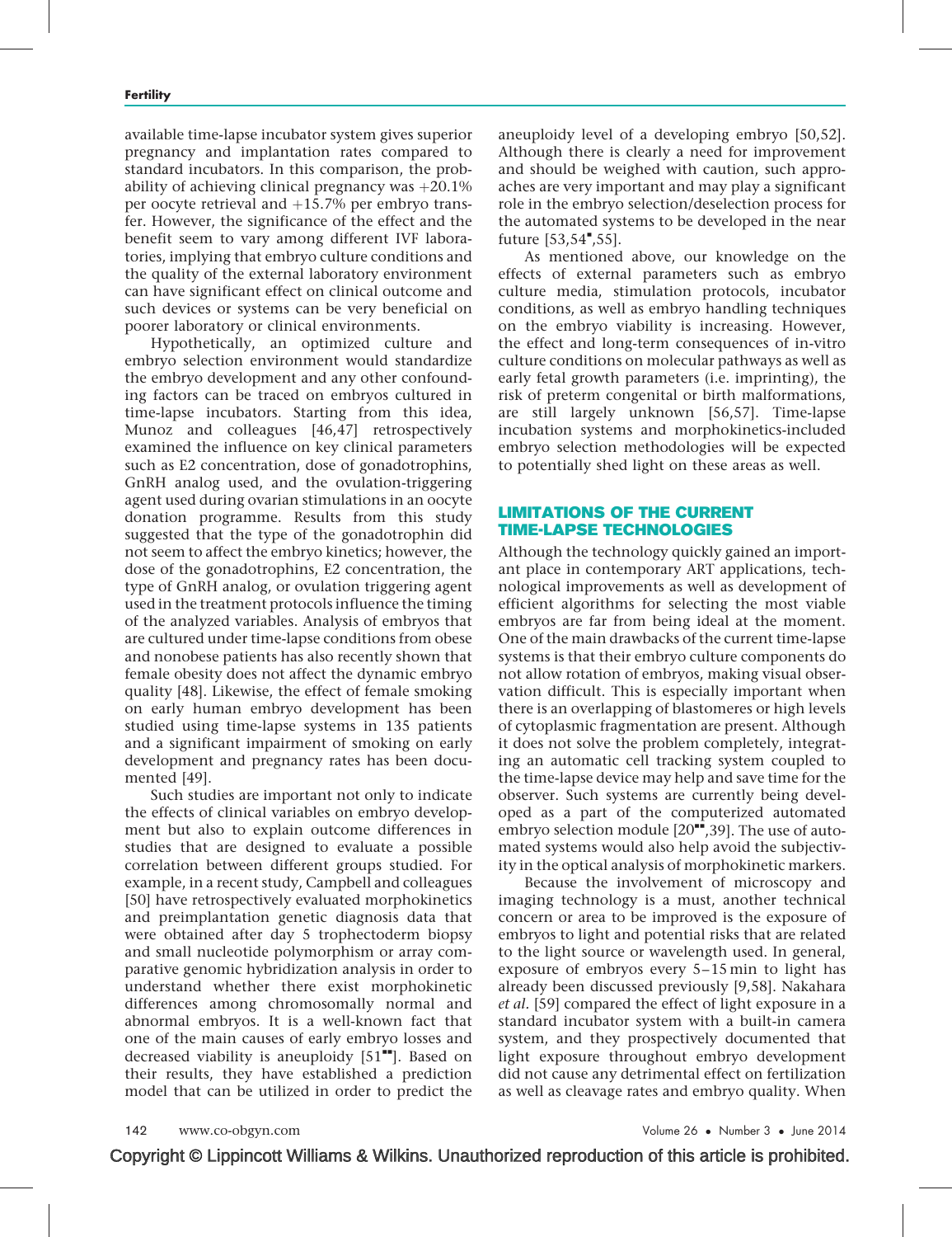<span id="page-5-0"></span>the light exposure of the two different commercially available time-lapse systems (a modified incubator with a built-in camera system versus a time-lapse camera and recording module implemented in a standard incubator) were to be compared, the duration of illumination in the former for the image acquisition was very short (approximately 15 ms), whereas in the latter this duration became subsequently longer (approximately 1000 ms). If the total number of images taken per embryo and the complete culture are calculated, the period of illumination increases tremendously. In addition, it has been previously published that short wavelength light is more detrimental than long wavelength [\[60\]](#page-6-0). Considering these data, guidelines on image acquisition in terms of the wavelength used, frequency of imaging, and duration of illumination should be established in the near future.

From the mathematical or algorithmic perspective, working with time ranges or quartiles, which creates very sharp and exact limits for embryo selection, is on the other hand one of the major limitations of using this technology at the moment. Even if a much better algorithm may be developed in the near future, it is also debatable whether or not the early morphokinetic marker, which can be used up to five-cell stage where embryo development is driven primarily by the maternal genome, is representative of the correct evolution after activation of the embryonic genome itself [\[61\]](#page-6-0).

Like any novel technology, although current results look promising in terms of better embryo selection and clinical outcome, selecting the appropriate endpoint should be of crucial importance. It should be kept in mind that if the ultimate goal in the clinic is to improve take-home baby rate, implantation rate should be considered when assessing the clinical success of any novel noninvasive technology. Additionally, more studies using selected time-lapse systems for the followup of live births from embryos that are cultured, analyzed, and selected are needed in order to document and validate the true benefits of such technological advances. From the clinical setting, the cost/benefit ratio is also an important consideration since current time-lapse incubation systems are very expensive and most clinics with a limited number of monthly cycles could not afford to include these devices in their investment plan.

### **CONCLUSION**

It can be said that, with the advent of time-lapse morphokinetics, a new era of preimplantation embryology has just begun to emerge. Current technology can bring the IVF field two major potential

benefits in clinical outcome: by analyzing preimplantation embryo development through not only static observations but also using novel time-lapse morphokinetics parameters, an embryo with the best implantation potential can be selected, and all-in-one time-lapse incubator systems also potentially minimize the external factors that can negatively affect the embryo viability and hence increase the overall clinical results. Continuous improvements in this technology will also emerge new connections between specific morphokinetic events and help us to define novel patient-specific or disease-specific morphokinetic markers. With the help of these novel markers, our treatment methodologies or predictive models can be further improved.

In many clinics worldwide, the use of time-lapse morphokinetics has already been shown to improve the overall clinical outcome. When the implantation potential of an embryo is more accurately diagnosed, establishing a SET policy could also minimize multiple pregnancies and associated complications.

#### Acknowledgements

None.

#### Conflicts of interest

The authors certify that there is no conflict of interest with any financial organization regarding the material discussed in the manuscript.

# REFERENCES AND RECOMMENDED

## READING

Papers of particular interest, published within the annual period of review, have been highlighted as:

- of special interest
- $\blacksquare$  of outstanding interest
- 1. Ferraretti AP, Goossens V, Kupka M, et al. Assisted reproductive technology in Europe, 2009: results generated from European registers by ESHRE. Hum Reprod 2013; 28:2318–2331.
- 2. Braude P. Selecting the 'best' embryos: prospects for improvement. Reprod

■ Biomed Online 2013; 27:644-653. This is a very helpful reference for readers who would like to understand the impact of current embryo selection strategies from not only a laboratory but also from the clinical perspective.

- 3. Bhattacharya S, Kamath MS. Reducing multiple births in assisted reproduction technology. Best Pract Res Clin Obstet Gynaecol 2014; 28:191– 199.
- 4. Scott L. The biological basis of noninvasive strategies for selection of human oocytes and embryos. Hum Reprod Update 2003; 9:237–249.
- 5. ALPHA Scientists in Reproductive Medicine and ESHRE Special Interest Group of Embryology. The Istanbul consensus workshop on embryo assessment: proceedings of an expert meeting. Reprod Biomed Online 2011; 22:632–646.
- 6. Glujovsky D, Blake D, Farquhar C, Bardach A. Cleavage stage versus blastocyst stage embryo transfer in assisted reproductive technology. Cochrane Database Syst Rev 2012; 7:CD002118.
- 7. Herrero J, Meseguer M. Selection of high potential embryos using time-lapse ■ imaging: the era of morphokinetics. Fertil Steril 2013; 99:1030-1034.
- This article summarizes the historical development of the technology as well as discusses current technical advantages/limitation of time-lapse devices.
- 8. Kirkegaard K, Agerholm IE, Ingerslev HJ. Time-lapse monitoring as a tool for clinical embryo assessment. Hum Reprod 2012; 27:1277–1285.

1040-872X © 2014 Wolters Kluwer Health | Lippincott Williams & Wilkins WWW.CO-obgyn.com 143

Copyright © Lippincott Williams & Wilkins. Unauthorized reproduction of this article is prohibited.